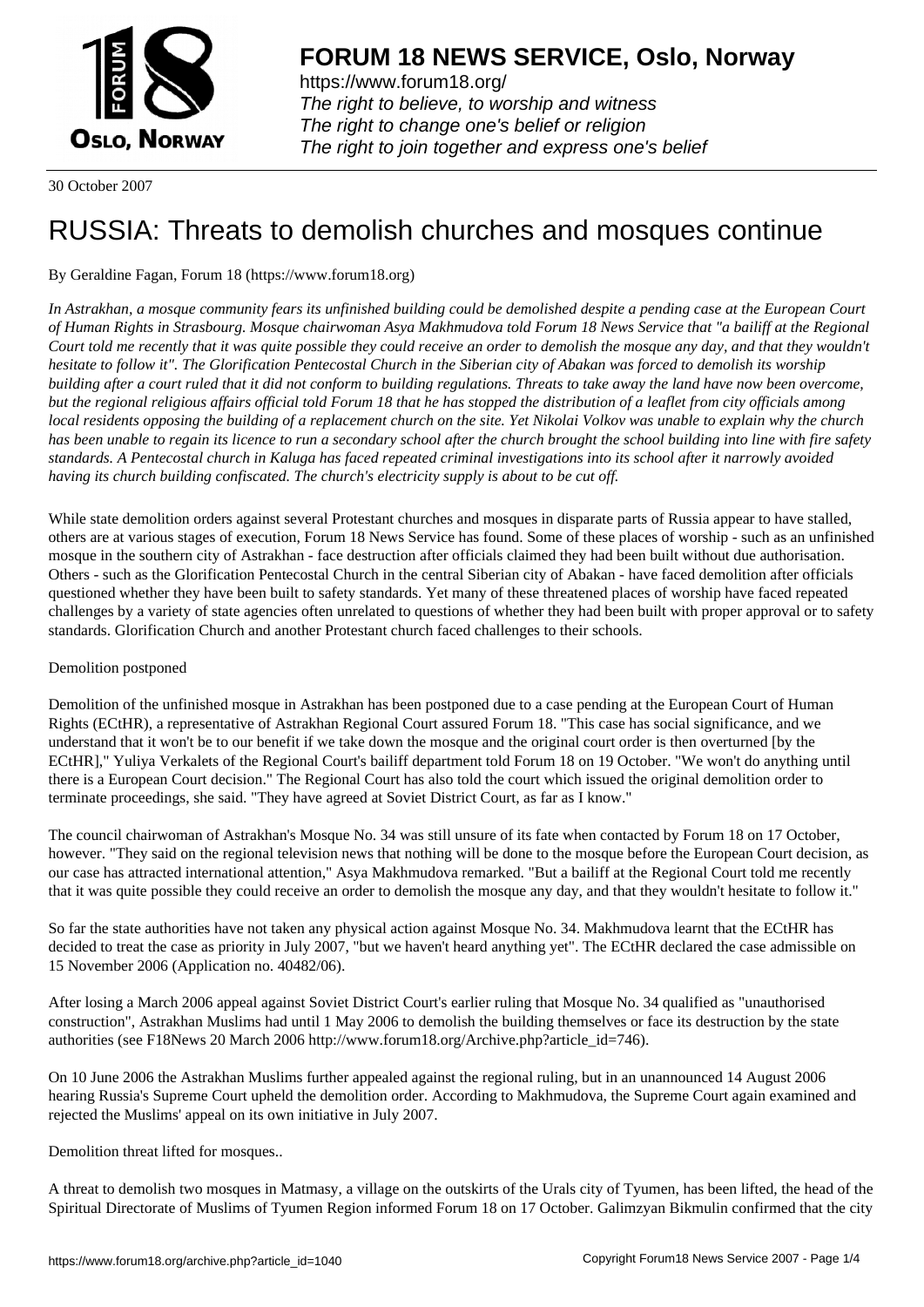#### ..but not for church

Also in Astrakhan, Jesus Christ Pentecostal Church looks set to have its prayer house demolished to make way for a music theatre planned for the 450th anniversary of the city's foundation next year, according to the church's pastor. Aleksandr Kalinin's 350-strong congregation has been worshipping at the prayer house - a former cinema in a central city park - since 1997, he told Forum 18 on 17 October. The building is the property of the church, while 15 years remains on the associated land lease.

Although the city authorities announced in April 2007 that the church's building would be claimed and construction of the musical theatre has already begun, "the situation is calm and amicable so far," Pastor Kalinin told Forum 18. No deadline has been set for the congregation to vacate the building. While an independent property assessor has valued the prayer house at one million US Dollars, he said, the alternative premises offered by the city authorities as compensation are all "very much worse". "The authorities say they won't throw us out," Pastor Kalinin remarked, "and we'll try and resolve it peacefully, without going to court."

A spokesperson for Astrakhan's mayor, Sergei Bozhenov, denied to Forum 18 that the city authorities were responsible for anything being built at the prayer house site. No associated decree or construction order has been issued, she insisted when contacted on 18 October. She was also at a loss to suggest which state department might be responsible.

#### Church demolished

In the southern Siberian republic of Khakassia, the authorities have finally succeeded in forcing the 1000-strong Glorification Pentecostal Church in Abakan to demolish its worship building, Aleksandr Prus, the church's assistant pastor and administrator, told Forum 18 on 22 October. A 7 December 2006 ruling by Khakassia Arbitration Court initially ordered Glorification Church to dismantle its worship building and vacate the associated plot of land by 1 April 2007.

According to Khakassia Arbitration Court materials seen by Forum 18, the church's worship building and incomplete adjoining administrative building qualify as "unauthorised construction". Although Assistant Pastor Prus submitted numerous documents supporting the legitimacy of the church's construction and associated land acquisition, these were rejected by the Court (see F18News 8 February 2007 http://www.forum18.org/Archive.php?article\_id=908).

In appeal hearings held during spring 2007, an expert analysis which the church was satisfied was objective found that the worship building did not conform to building regulations and should be torn down. Khakassia Arbitration Court upheld the demolition order, Prus told Forum 18, and church members finally dismantled their building in June.

Prus feared earlier that Glorification Church might have to vacate the plot previously occupied by its worship building, but the city authorities in Abakan, the Khakassian capital, have now formally allocated the land to the church, he told Forum 18. Construction of a new worship building is nevertheless being delayed, he added, because nearby residents are opposed. "They're being put up to it, dropped leaflets signed from the city administration, but it isn't clear who's behind it." Glorification Church currently meets for services in rented premises, he told Forum 18.

Glorification Church's private secondary school, housed in an adjacent third building, lost its state educational licence in December 2006 due to fire safety criticisms which the church categorically rejects. The school has since failed to secure a new licence, Prus told Forum 18, so that pupils have been placed in a number of city state schools. The assistant pastor is particularly concerned about the impact of this on the school's internationally successful hockey team, Reformation. "It's very important that the kids study together in one class."

#### City authorities distribute hostile leaflets

Nikolai Volkov, Khakassia regional religious affairs official, admitted to Forum 18 that the Glorification Church is the only one of 75 registered religious organisations in the region to face problems over its place of worship. But he insisted that the church was to blame for them, adding that these problems are being resolved. "This year they will build a wonderful modern new building, God willing," he told Forum 18 from Abakan on 30 October. He confirmed that the church has full legal rights to the site where the old church stood. "This is where they will build the new church. Their full legal rights have now been secured through the courts."

Volkov admitted that the city administration had issued hostile leaflets about the church to local residents, but refused to tell Forum 18 which city department or official had been behind them. "It's not the subject of a telephone conversation. But I told them: 'Why are you doing this?' It was simply a misunderstanding. It's over."

Volkov reported that after the fire service had complained about the state of the school building, the church had done everything the fire service had demanded to bring the building into line with safety standards. But he declined to say why Khakassia's Education Ministry has not yet returned the school's licence. "We'll resolve this problem," he insisted to Forum 18. "It is not state policy to